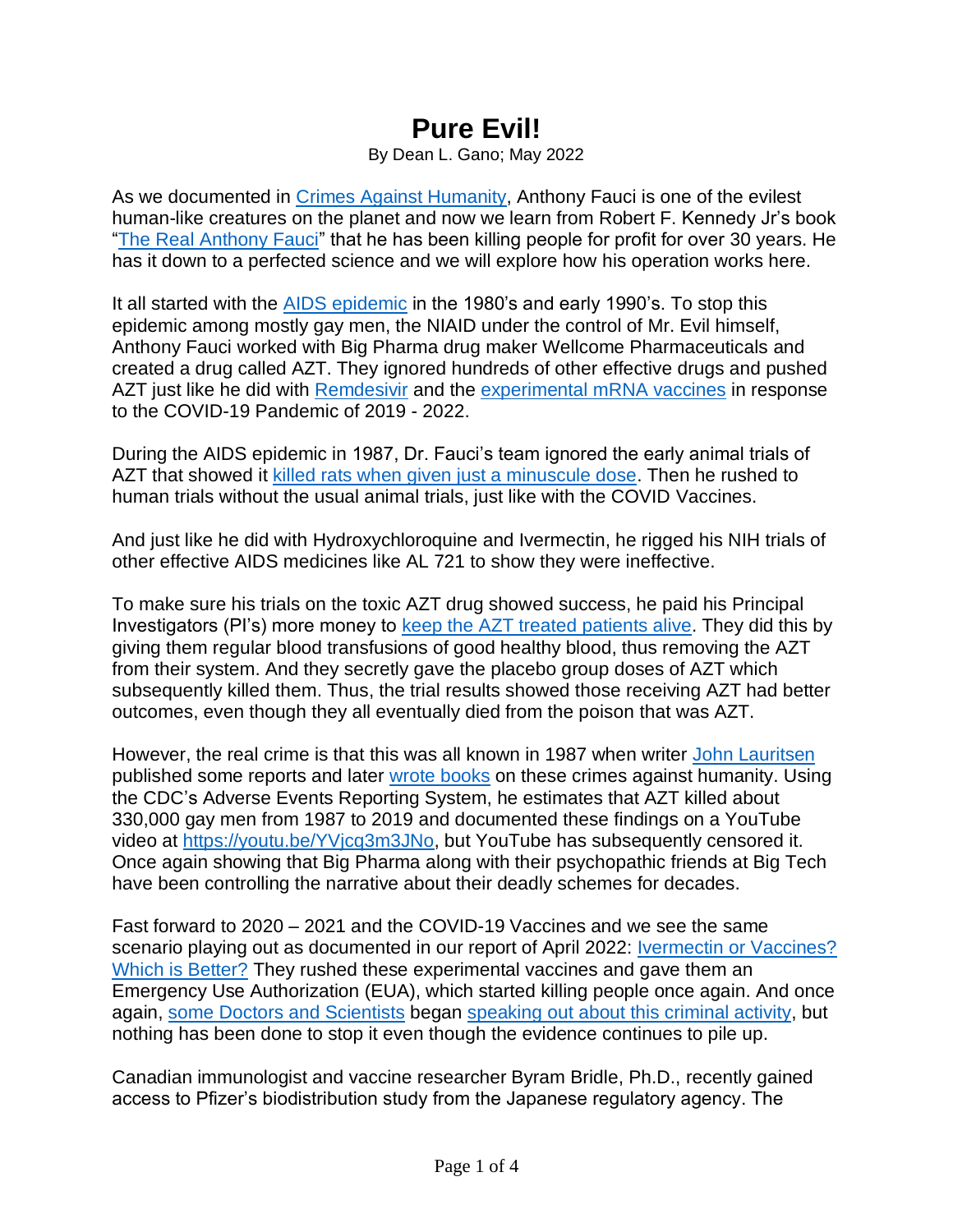research [demonstrates a huge problem with all COVID-19 vaccines](https://www.theepochtimes.com/researcher-we-made-a-big-mistake-on-covid-19-vaccine_4469331.html?utm_source=ref_share&utm_campaign=copy&rs=SHRFNTG&&slsuccess=1) that has been known for years, but hidden by Dr. Fauci's fraudulent practices, in order to make more money for himself and Big Pharma.

Recent research studies showed the mRNA spike proteins enter your bloodstream and accumulate in a variety of organs, primarily your spleen, bone marrow, liver, adrenal glands and, in women, the ovaries. The spike protein also travels to your heart, brain, and lungs, where bleeding and or blood clots can occur as a result. It also expels in breast milk and will infect the breast-fed children with the same toxins, and eventually reduce their lifespan also. See [Crimes Against Humanity](https://factcheckedorg.files.wordpress.com/2022/05/crimes-against-humanity.4.pdf) for more details on how it destroys the immune system and thus shortens the lives of all who got the jab.

Dr. Fauci's perfected this template of his psychopathic process with the AIDS epidemic, which has worked very well for decades now. As outlined in "The Real Anthony Fauci," his proven formula goes like this:

1. Create a biological danger in the form of a newly created or emerging pathogen. e.g.: HIV, Swine Flu, Zika, Ebola, [COVID-19,](https://factcheckedorg.files.wordpress.com/2021/08/covid19-and-real-science.rn3_.4-1.pdf) or as House Cat Flu documented in [the following video](https://factcheckedorg.files.wordpress.com/2022/05/img_4841.mp4) Click this link to watch.



- 2. Get the spreading disease classified as a [pandemic.](https://www.publichealth.com.ng/world-health-organization-who-pandemic-definition/)
- 3. Fan hysteria by [exaggerating the transmissibility](https://factcheckedorg.files.wordpress.com/2022/05/crimes-against-humanity.4.pdf) and lie about how it's transmitted. Contrary to the advertised effectiveness of 95%, the vaccines evaluated as only 0.84% effective at preventing a virus that is 99.997% survivable for people under age 45.
- 4. Periodically [create fear by warning](https://www.science.org/content/article/new-versions-omicron-are-masters-immune-evasion#.YnwtSGl5lIc.mailto) of more dangerous mutant strains. OMG, Omicron is coming and it's as bad as a common cold.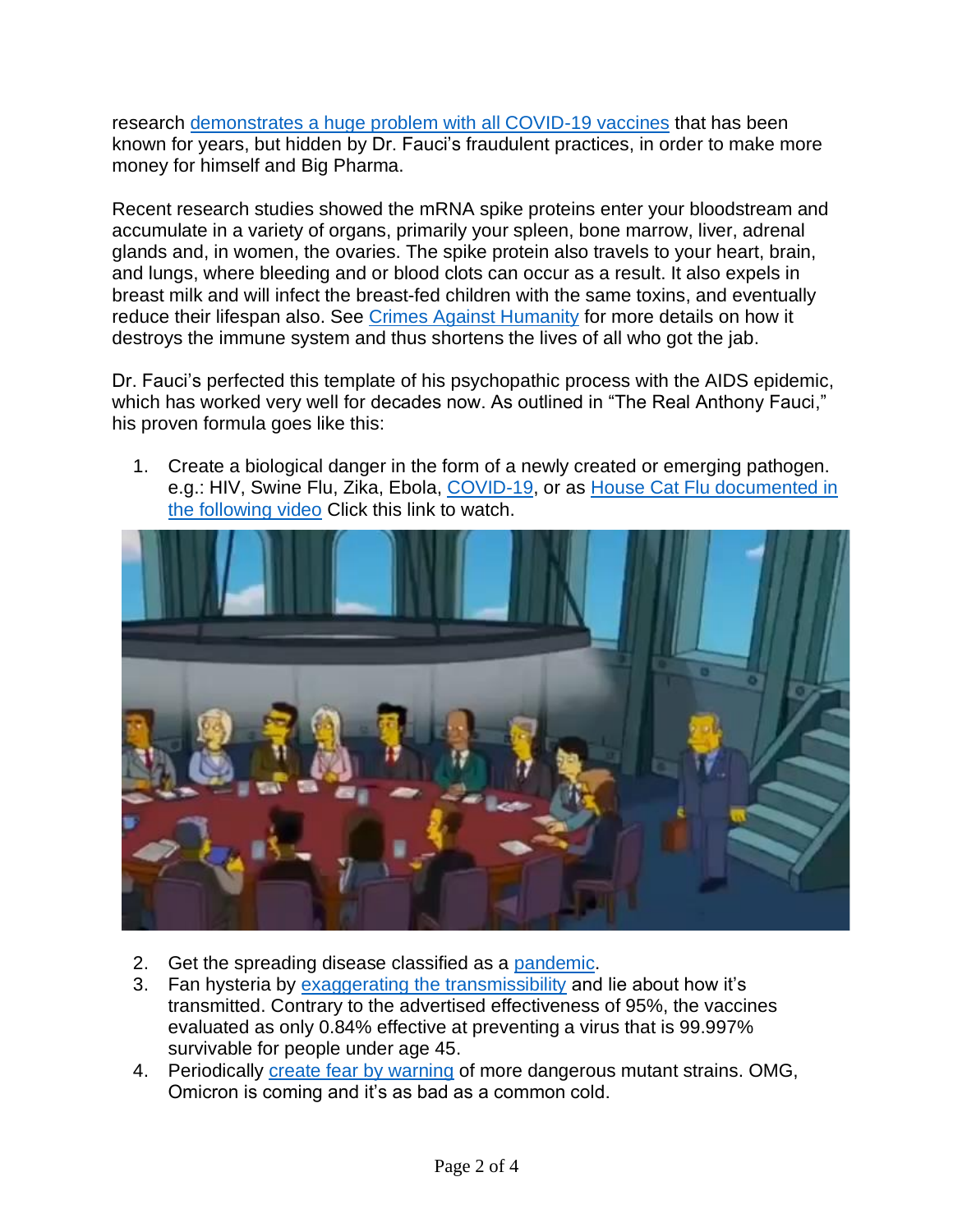- 5. Exercise control of the sheeple by suggesting or demanding changes in behavior; [like wearing masks that don't work and](https://factcheckedorg.files.wordpress.com/2022/05/crimes-against-humanity.4.pdf) social distancing.
- 6. Issue confusing and contradictory pronouncements to keep the sheeple confused. i.e.: [Masks don't work!;](https://www.msn.com/en-us/news/us/fauci-said-masks-not-really-effective-in-keeping-out-virus-email-reveals/ar-AAKCZ0c) oops, masks work!; oops; triple masks work really well! [Reality: Masks kill.](https://factcheckedorg.files.wordpress.com/2022/05/crimes-against-humanity.4.pdf)
- 7. [Use faulty PCR and antibody tests](https://fact-checked.org/?s=PCR+Tests) to maximize the belief that a calamity is imminent.
- 8. Ignore or purposefully dismiss existing treatments that are [proven to work.](https://factcheckedorg.files.wordpress.com/2022/04/is-ivermectin-the-cure-for-covid.final_.5.2.pdf)
- 9. [Direct NIH efforts and Government money to make profitably patentable drugs](https://www.amazon.com/exec/obidos/ASIN/1510766804?tag=simonsayscom) and vaccines that do not work, as the only way to end the phony pandemic.
- 10. Fund [phony research](https://factcheckedorg.files.wordpress.com/2021/08/covid19-and-real-science.rn3_.4-1.pdf) to validate and promote the chosen drug or vaccine.
- 11. Partner with Big Pharma to [maximize profits](https://factcheckedorg.files.wordpress.com/2021/08/covid19-and-real-science.rn3_.4-1.pdf) for me (Tony baby!).
- 12. Allow the preferred companies who have agreed to pay me big bucks, to [skip](https://factcheckedorg.files.wordpress.com/2022/04/is-ivermectin-the-cure-for-covid.final_.5.2.pdf)  [required government testing requirements.](https://factcheckedorg.files.wordpress.com/2022/04/is-ivermectin-the-cure-for-covid.final_.5.2.pdf)
- 13. Carefully design and control trials to conceal severe safety and efficacy [problems.](https://factcheckedorg.files.wordpress.com/2022/05/crimes-against-humanity.4.pdf)
- 14. [Do everything you can to sabotage or discredit](https://pierrekory.substack.com/p/fraudulent-trial-on-ivermectin-published-859?utm_source=email&s=r) any existing non-patentable therapies that might compete with the new patentable money-making therapies.
- 15. [Allow thousands of patients to die](https://factcheckedorg.files.wordpress.com/2022/05/crimes-against-humanity.4.pdf) by denying them access to demonstrably effective treatments. This will help my fellow psychopaths meet their goal of depopulation.
- 16. [Control the key "independent" committees](https://www.simonandschuster.com/books/The-Real-Anthony-Fauci/Robert-F-Kennedy/Children-s-Health-Defense/9781510766808) that approve new therapies by populating them with bought and paid for PI's who work for me.
- 17. Continually promote these "independent" [agencies as trustworthy](https://www.simonandschuster.com/books/The-Real-Anthony-Fauci/Robert-F-Kennedy/Children-s-Health-Defense/9781510766808) institutions.
- 18. Use the [rigged approval process](https://www.simonandschuster.com/books/The-Real-Anthony-Fauci/Robert-F-Kennedy/Children-s-Health-Defense/9781510766808) called "Emergency Use Authorization" to fasttrack the toxic meds.
- 19. [Carefully manipulate](https://www.simonandschuster.com/books/The-Real-Anthony-Fauci/Robert-F-Kennedy/Children-s-Health-Defense/9781510766808) hand selected media personnel to propagate my phony narratives and don't talk to anyone who challenges me.
- 20. Also use "Science by Press Release" [to control narratives.](https://www.simonandschuster.com/books/The-Real-Anthony-Fauci/Robert-F-Kennedy/Children-s-Health-Defense/9781510766808)
- 21. [Make exaggerated claims](https://www.theepochtimes.com/did-pfizer-commit-huge-fraud-in-its-covid-vaccine-research_4472140.html) about the efficacy of my toxic meds.
- 22. [Lie about the adverse events from taking the jab.](https://www.theepochtimes.com/did-pfizer-commit-huge-fraud-in-its-covid-vaccine-research_4472140.html) Pfizer had 1,223 fatalities and 42,086 reports of injury in the first three months of testing. When you consider that the 1976 swine flu vaccine was pulled after only 25 deaths; this is proof of organized fraud.
- 23. Cite phony "leading experts" to promote the science that is practically never peer [reviewed.](https://www.amazon.com/Bad-Pharma-Companies-Patients-Goldacre/dp/0007350740)
- 24. Allow Big Pharma to charge Medicare, government programs, and insurance companies [inflated prices](https://www.amazon.com/exec/obidos/ASIN/1510766804?tag=simonsayscom) that have no relationship to actual costs.
- 25. Ensure that all NIH funding goes to [research that supports the dogma](https://www.amazon.com/exec/obidos/ASIN/1510766804?tag=simonsayscom) about my toxic meds.
- 26. Use friends in Corporate media and Big Tech [to censor](https://factcheckedorg.files.wordpress.com/2021/08/lies.finalr1.pdf) any dissenting voices in popular media, social media, and [scientific publications.](https://factcheckedorg.files.wordpress.com/2021/06/cancel-culture-revealed.r2.pdf)
- 27. Ignore the fines from the US Justice Dept. because it is still worth the billions in profit we make. [Pfizer alone has been fined almost three billion dollars since](https://www.theepochtimes.com/did-pfizer-commit-huge-fraud-in-its-covid-vaccine-research_4472140.html)  [2002,](https://www.theepochtimes.com/did-pfizer-commit-huge-fraud-in-its-covid-vaccine-research_4472140.html) and keeps on running this scam with Tony's help.